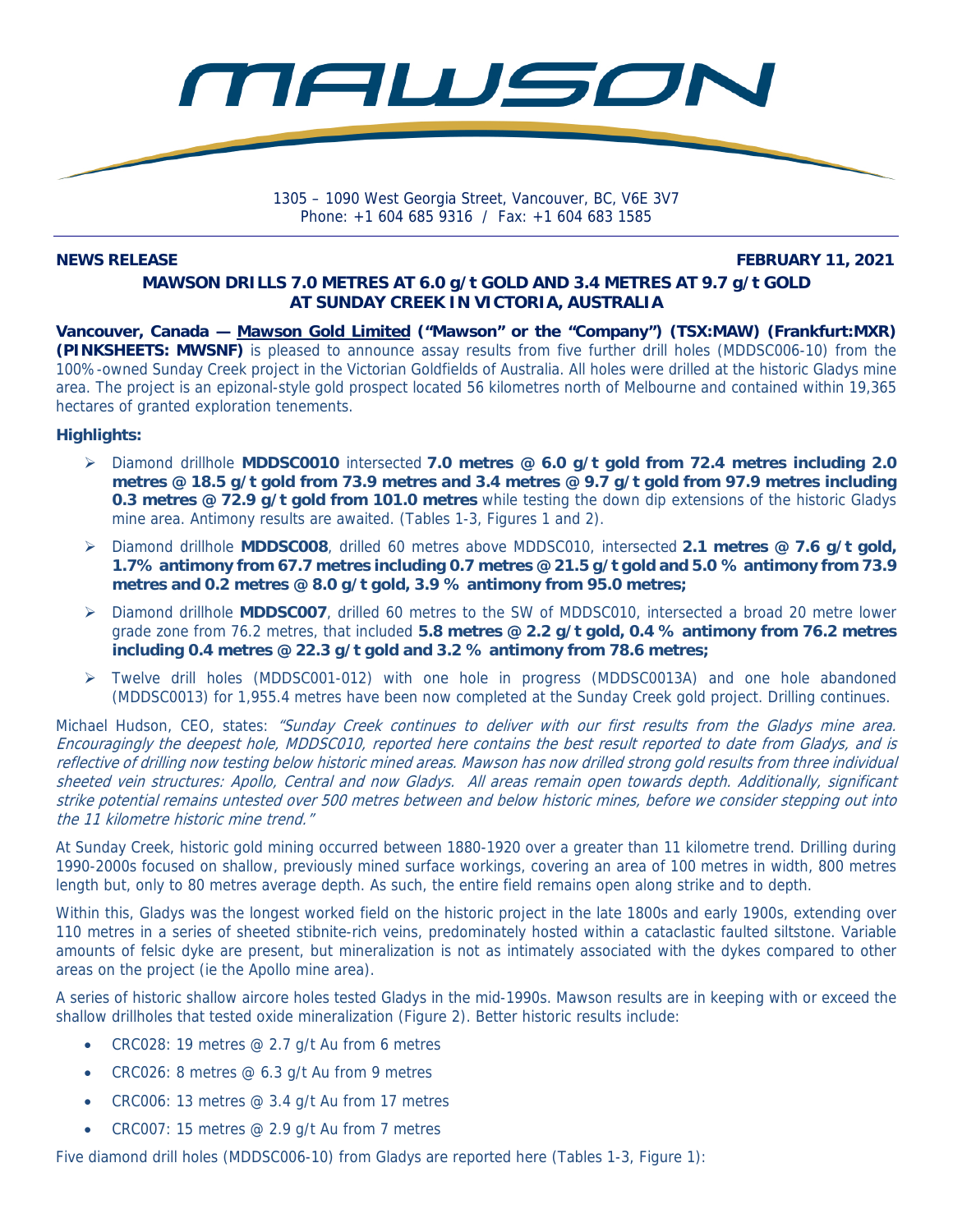- **MDDSC006,** drilled 50 metres up dip from MDDSC010, intersected 0.6 metres @ 4.4% antimony, with no gold returning in assay, despite the presence of visible gold being noted.
- **MDDSC007**, drilled 60 metres to the SW of MDDSC010, intersected a broad 20 metre lower grade zone from 76.2 metres, that included **5.8 metres @ 2.2 g/t gold, 0.4% antimony from 76.2 metres including 0.4 metres @ 22.3 g/t gold and 3.2% antimony from 78.6 metres.**
- **MDDSC008**, drilled 60 metres up dip of MDDSC010, intersected **2.1 metres @ 7.6 g/t gold, 1.7% antimony from 67.7 metres including 0.7 metres @ 21.5 g/t gold and 5.0% antimony from 73.9 metres and 0.2 metres @ 8.0 g/t gold, 3.9% antimony from 95.0 metres.**
- **MDDSC009,** drilled 50 metres NW from MDDSC010, intersected a broad zones of lower grade gold, with the best result being 1.7m @ 2.4 g/t Au from 67 metres. Antimony results are awaited.
- **MDDSC0010** intersected **7.0 metres @ 6.0 g/t gold from 72.4 metres including 2.0 metres @ 18.5 g/t gold from 73.9 metres and 3.4 metres @ 9.7 g/t gold from 97.9 metres including 0.3 metres @ 72.9 g/t gold from 101.0 metres** while testing the down dip extensions of the historic Gladys mine area. Antimony results are awaited.

Mineralization at Sunday Creek is hosted in late-Silurian to early-Devonian-aged shales and siltstones containing a series of dykes of felsic-intermediate composition. Gold is concentrated mainly in and around the EW to NE-SW trending felsic dykes, within predominately NW oriented brittle multiple sheeted veins and cataclastic zones. Individual high-grade quartz-stibnite veins at Apollo and Golden Dyke, and cataclastic zones at Gladys were the focus of historical mining at Sunday Creek. These zones have been proven to continue to depth by Mawson. Broader vein-hosted and cataclastic mineralization grading less than 15 g/t gold appears untouched by the historic miners.

Mawson has now drilled strong gold results from multiple sheeted vein structures within a 200 metre by 150m area (Figure 1) with over 500 metres strike to test between historic mines, before drilling will step out to test the broader 11 kilometre historic mine trend. Better results from individual structures include:

- Apollo (ie: drill hole **MDDSC005: 4.2 metres @ 3.4 g/t gold from 88.0 metres and 11.8 metres @ 3.1 g/t gold from 123.7 metres**),
- Central (ie: drillhole **MDDSC002: 5.0 metres @ 5.2 g/t gold from 53.8 metres and 21.0 metres @ 3.4 g/t gold from 109.0 metres**) and now
- Gladys (ie: drillhole MDDSC0010: **7.0 metres @ 6.0 g/t gold from 72.4 metres including 2.0 metres @ 18.5 g/t gold from 73.9 metres and 3.4 metres @ 9.7 g/t gold from 97.9 metres including 0.3 metres @ 72.9 g/t gold from 101.0 metres**).

Mawson has now completed twelve drill holes (MDDSC001-012) with one hole in progress (MDDSC0013A) and one hole abandoned (MDDSC0013) for 1,955.4 metres at the Sunday Creek gold. Drilling continues. Assays from 10 out of the 12 completed holes have been released. Geophysical surveys (3D induced polarization and ground magnetics) have been completed.

#### **Technical and Environmental Background**

Tables 1–3 provide collar and assay data. The true thickness of the mineralized interval is interpreted to be approximately 70% of the sampled thickness. Gold-only intersections are reported with a lower-cut of 0.5 g/t gold over a 2.5 metre width except on the edge of calculated intervals where 1 metre  $\mathcal{Q}$  > 2.0 g/t gold was applied. No upper cut-off was applied.

A diamond drill rig from contractor Starwest Pty Ltd was used in the program. Core diameter is HQ (63.5 mm) and oriented with excellent core recoveries averaging close to 100% in both oxidized and fresh rock. After photographing and logging in Mawson's core logging facilities in Nagambie, intervals were diamond sawn in half by Mawson personnel. Half core is retained for verification and reference purposes. Analytical samples are transported to On Site Laboratory Services' Bendigo facility which operates under both an ISO 9001 and NATA quality systems. Samples were prepared and analyzed for gold using the fire assay technique (25 gram charge), followed by measuring the gold in solution with flame AAS equipment. Samples for multi-element analysis use aqua regia digest and ICP-MS methods. The QA/QC program of Mawson consists of the systematic insertion of certified standards of known gold content and blanks within interpreted mineralized rock. In addition, On Site inserts blanks and standards into the analytical process.

None of the historic drill data quoted have been independently verified at this time. These historical data have not been verified by Mawson and are quoted for information purposes only. Assay techniques for gold and antimony are unknown.

#### **Qualified Person**

Mr. Michael Hudson (FAusMM), Chairman and CEO for the Company, is a qualified person as defined by National Instrument 43-101 – Standards of Disclosure or Mineral Projects and has prepared or reviewed the preparation of the scientific and technical information in this press release.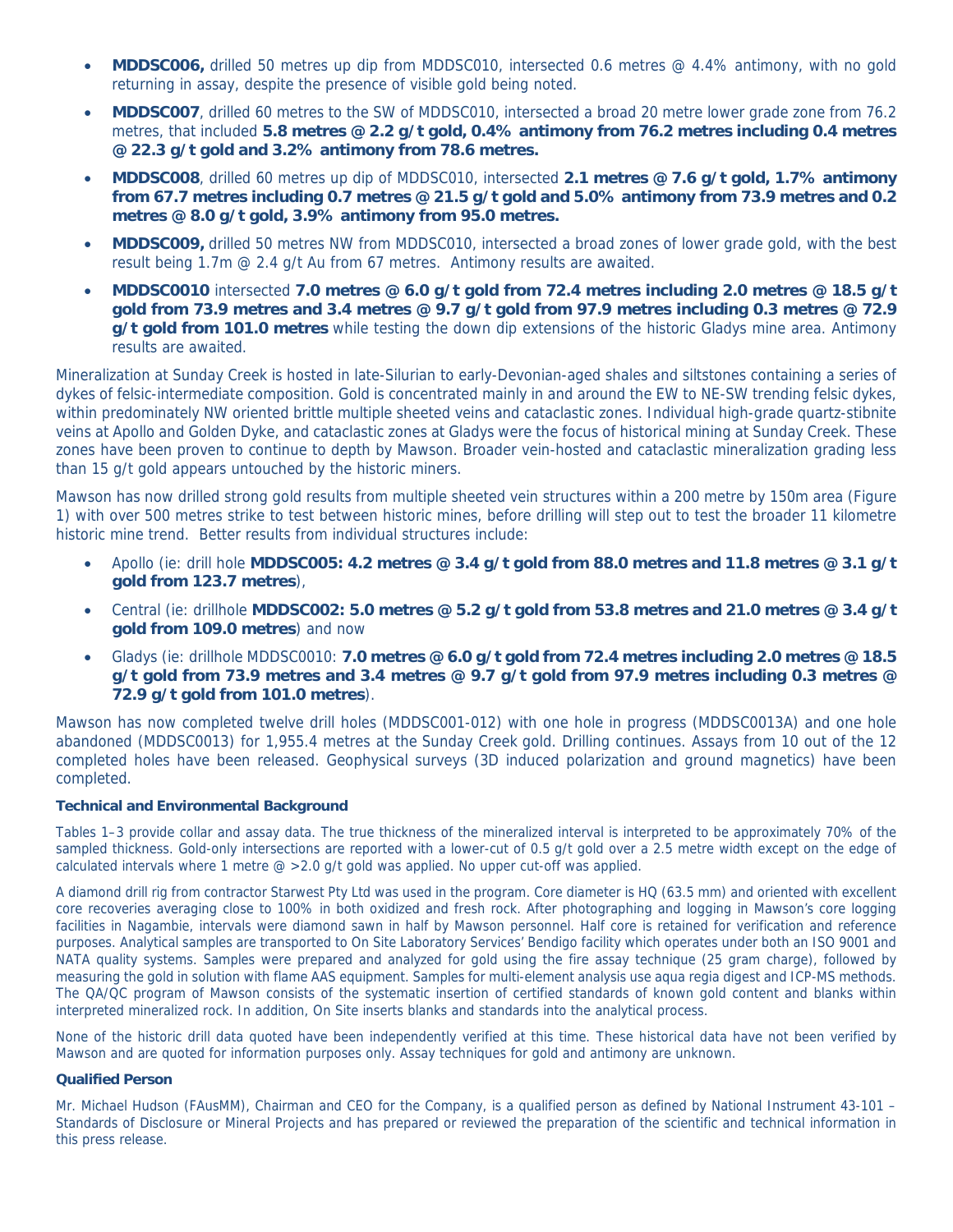#### **About Mawson Gold Limited (TSX:MAW, FRANKFURT:MXR, OTCPINK:MWSNF)**

Mawson Gold Limited is an exploration and development company. Mawson has distinguished itself as a leading Nordic Arctic exploration company with a focus on the flagship Rajapalot gold project in Finland. Mawson also owns or is joint venturing into three high-grade, historic epizonal goldfields covering 470 square kilometres in Victoria, Australia and is well placed to add to its already significant goldcobalt resource in Finland.

On behalf of the Board,

#### **Further Information www.mawsongold.com**

1305 – 1090 West Georgia St., Vancouver, BC, V6E 3V7 Mariana Bermudez (Canada), Corporate Secretary, +1 (604) 685 9316, info@mawsongold.com

#### **"Michael Hudson"**

Michael Hudson, Chairman & CEO

#### **Forward-Looking Statement**

This news release contains forward-looking statements or forward-looking information within the meaning of applicable securities laws (collectively, "forward-looking statements"). All statements herein, other than statements of historical fact, are forward-looking statements. Although Mawson believes that such statements are reasonable, it can give no assurance that such expectations will prove to be correct. Forward-looking statements are typically identified by words such as: believe, expect, anticipate, intend, estimate, postulate, and similar expressions, or are those, which, by their nature, refer to future events. Mawson cautions investors that any forward-looking statements are not guarantees of future results or performance, and that actual results may differ materially from those in forwardlooking statements as a result of various factors, including, but not limited to, timing and successful completion of drill programs planned Sunday Creek, capital and other costs varying significantly from estimates, changes in world metal markets, changes in equity markets, the potential impact of epidemics, pandemics or other public health crises, including the current outbreak of the novel coronavirus known as COVID-19 on the Company's business, planned drill programs and results varying from expectations, delays in obtaining results, equipment failure, unexpected geological conditions, local community relations, dealings with non-governmental organizations, delays in operations due to permit grants, environmental and safety risks, and other risks and uncertainties disclosed under the heading "Risk Factors" in Mawson's most recent Annual Information Form filed on www.sedar.com. Any forward-looking statement speaks only as of the date on which it is made and, except as may be required by applicable securities laws, Mawson disclaims any intent or obligation to update any forward-looking statement, whether as a result of new information, future events or results or otherwise.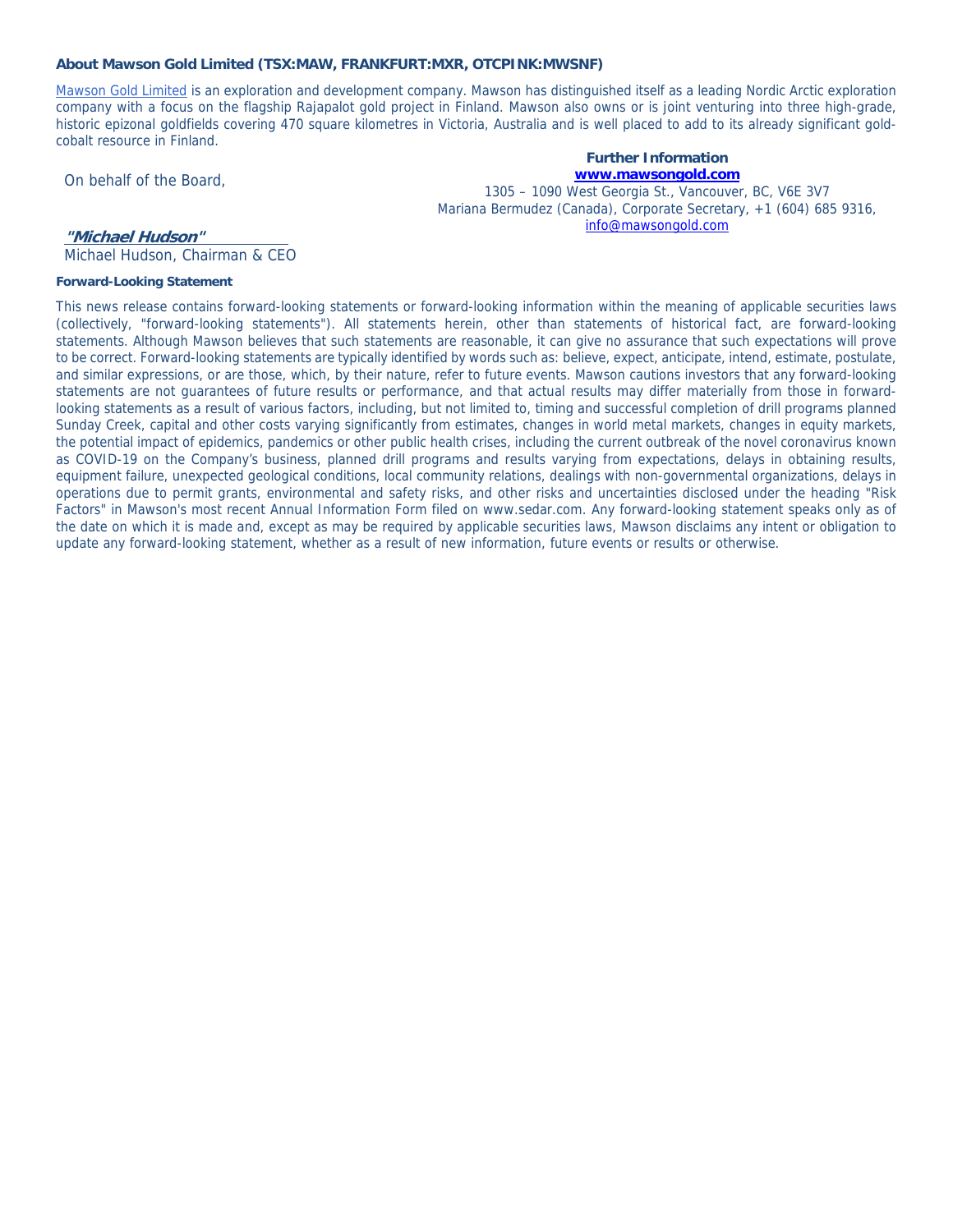Figure 1: Plan location of the Sunday Creek Project showing 11 km trend of historic mines (bottom left) and location of historic mine areas and drilling (top).



**TSX:MAW**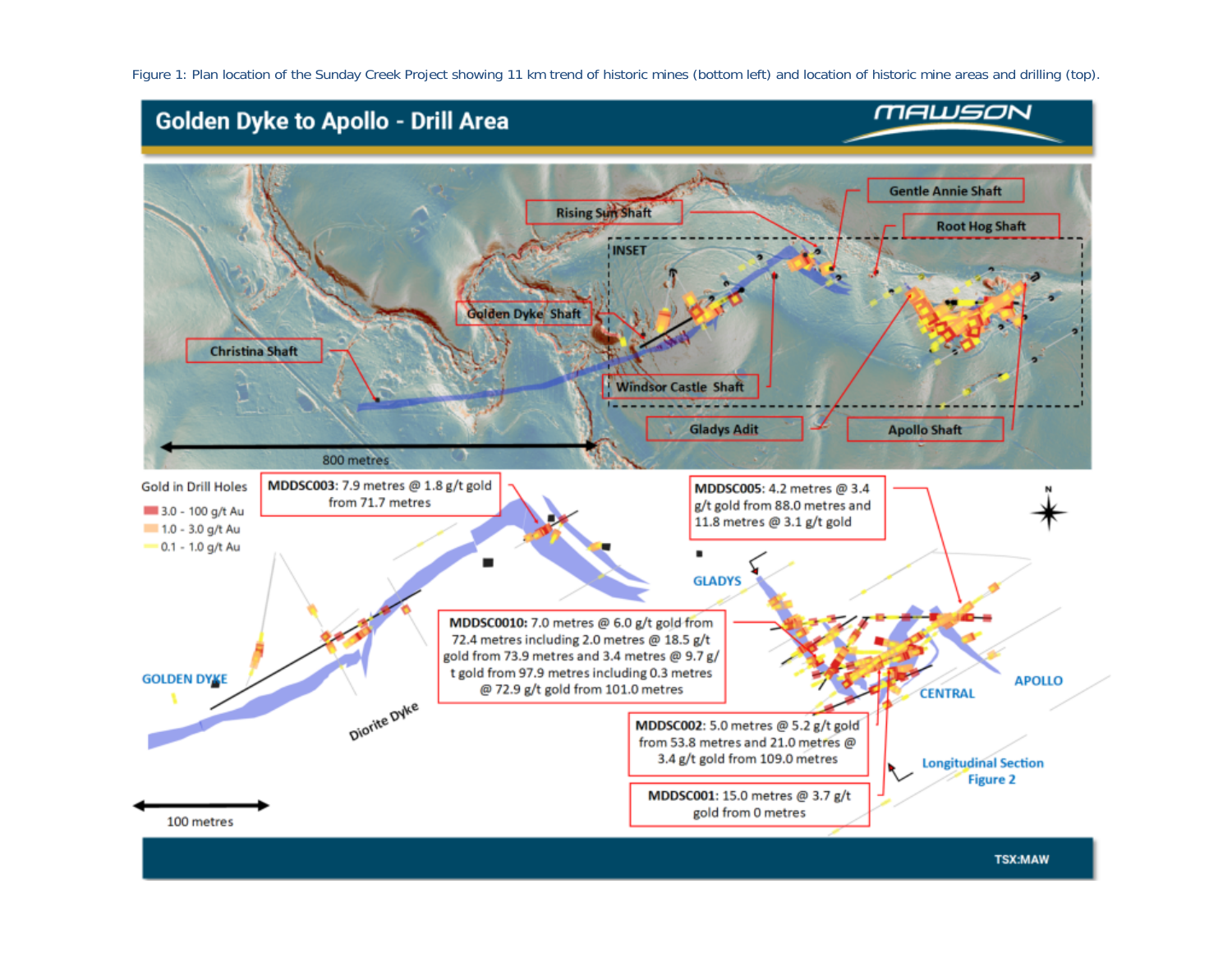Figure 2: Longitudinal Cross Section of the Gladys Mine Area showing Mawson drillholes MDDSC006-MDDSC0010 reported here.

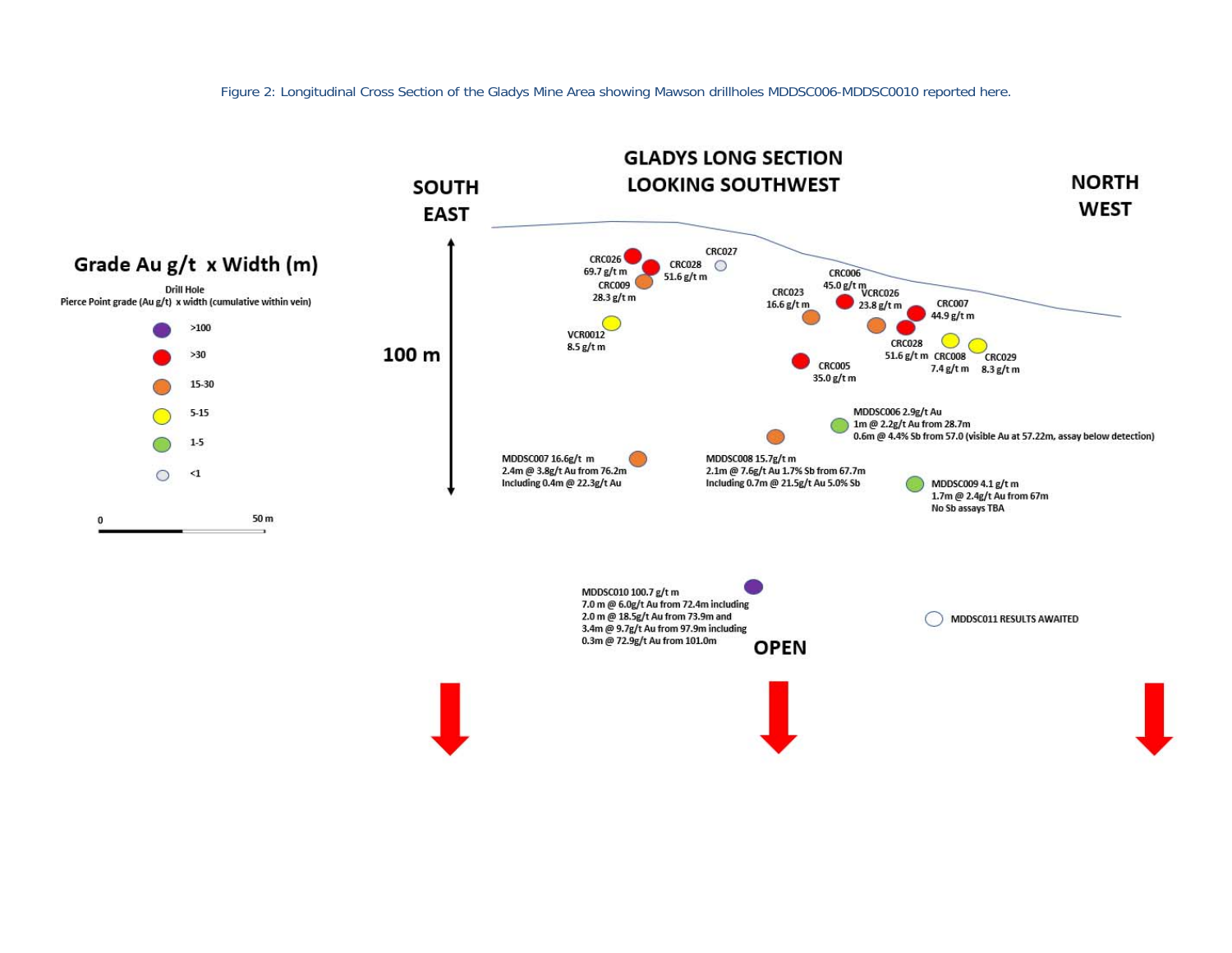| Area               | <b>HoleID</b>   | <b>Easting</b> | <b>Northing</b> | <b>Dip</b> | <b>Azimuth</b> | RL(m) | Depth (m) | <b>Date Reported</b> |
|--------------------|-----------------|----------------|-----------------|------------|----------------|-------|-----------|----------------------|
| Central            | MDDSC001        | 331080         | 5867769         | $-55.5$    | 283.3          | 318   | 67        | October 07, 2020     |
| Central            | MDDSC002        | 331085         | 5867771         | $-65.6$    | 241.9          | 318   | 150.3     | October 27, 2020     |
| <b>Rising Sun</b>  | MDDSC003        | 330776         | 5867892         | $-65.2$    | 240.2          | 295   | 127.7     | October 27, 2020     |
| <b>Golden Dyke</b> | MDDSC004        | 330637         | 5867822         | $-44$      | 240.5          | 321   | 280       | January 05, 2021     |
| Apollo             | MDDSC005        | 331029         | 5867798         | $-45.5$    | 89.6           | 311   | 160.1     | January 05, 2021     |
| Gladys             | MDDSC006        | 331023         | 5867799         | $-39.4$    | 237.1          | 311   | 99.6      | Here                 |
| Gladys             | MDDSC007        | 330985         | 5867712         | $-42$      | 70             | 321.5 | 150.8     | Here                 |
| Gladys             | <b>MDDSC008</b> | 331044         | 5867763         | $-52$      | 253.2          | 320   | 99.2      | Here                 |
| Gladys             | MDDSC009        | 331013         | 5867799         | $-50$      | 260            | 311   | 105.9     | <b>Here</b>          |
| Gladys             | MDDSC010        | 331033         | 5867798         | $-60$      | 214            | 310.5 | 151.3     | Here                 |
| Gladys             | MDDSC011        | 331042         | 5867798         | $-55$      | 270            | 310   | 215.8     | <b>TBA</b>           |
| Apollo             | MDDSC012        | 331172         | 5867842         | $-60$      | 252.4          | 309   | 262.9     | <b>TBA</b>           |
| Apollo             | MDDSC013        | 331170         | 5867842         | $-68$      | 223            | 309   | 43.4      | Abandoned            |
| Apollo             | MDDSC013A       | 331170         | 5867842         | $-68$      | 223            | 309   | 41.4      | In progress          |

# Table 1: Collar information from Mawson's drilling at the Sunday Creek Project Coordinate Reference System GDA94, Zone 55 (EPSG:28355)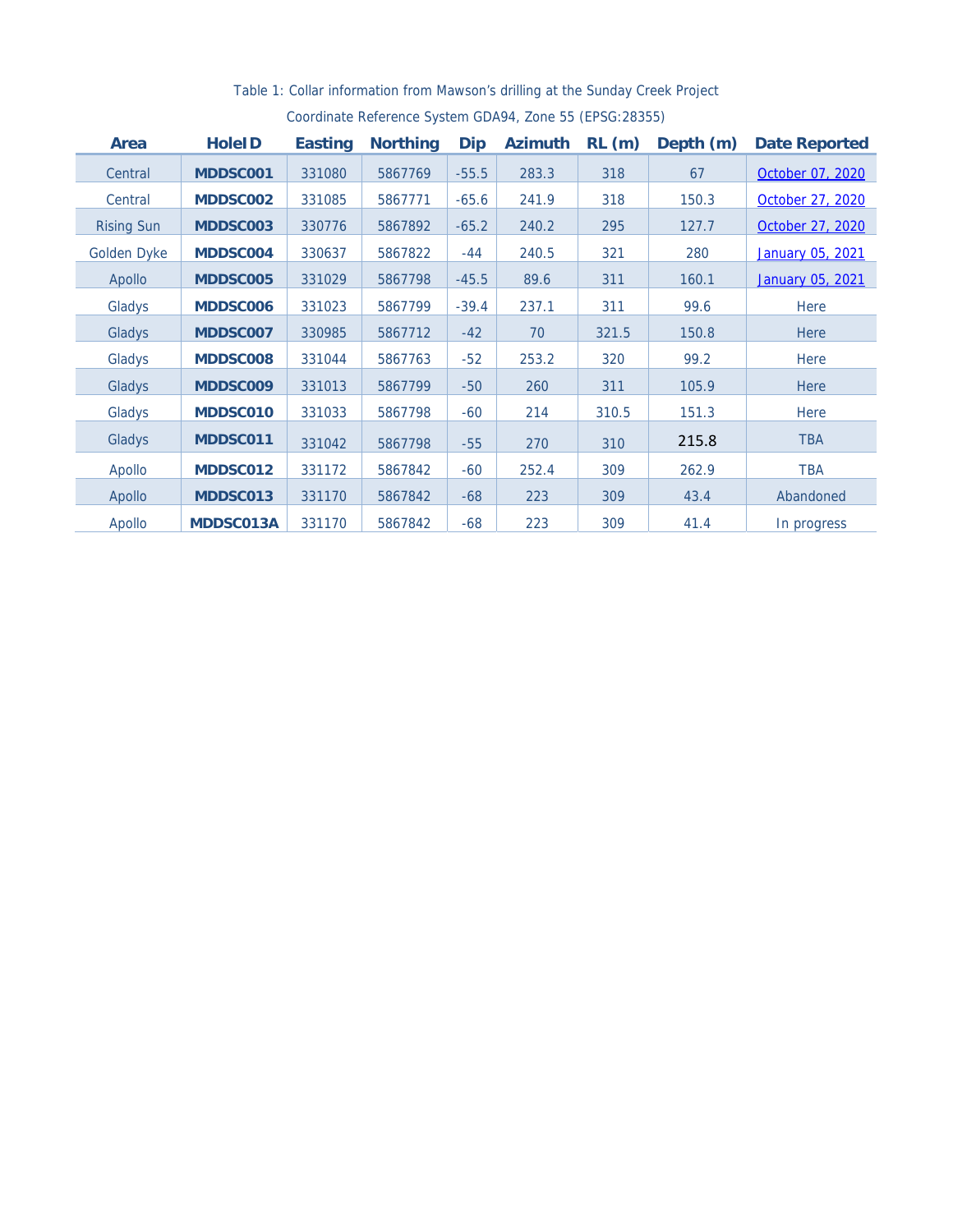Table 2: Intersections from the Sunday Creek. Intersections are reported with a lower cut of 0.5 g/t Au cut over 2.5 metre width, except on the edges of the calculated intervals where 1 metre @ > 2.0 g/t Au was applied.

| <b>HoleID</b> | From (m)         | To(m) | Width (m) | Au g/t      |
|---------------|------------------|-------|-----------|-------------|
| MDDSC001      | $\boldsymbol{0}$ | 15.2  | 15.2      | 3.7         |
| including     | 10.4             | 11.0  | 0.6       | 17.9        |
| MDDSC002      | 17.2             | 18.0  | 0.9       | 1.9         |
| MDDSC002      | 26.5             | 26.7  | 0.3       | 6.0         |
| MDDSC002      | 39.0             | 41.0  | 2.0       | 1.3         |
| MDDSC002      | 50.0             | 52.0  | 2.0       | 0.8         |
| MDDSC002      | 53.8             | 59.0  | 5.2       | 5.0         |
| including     | 53.8             | 54.09 | 0.29      | 79.4        |
| MDDSC002      | 76.0             | 76.5  | 0.5       | 1.1         |
| MDDSC002      | 96.0             | 96.6  | 0.6       | 2.3         |
| MDDSC002      | 109.0            | 130.0 | 21.0      | 3.4         |
| including     | 109.0            | 110.1 | 1.1       | 22.3        |
| MDDSC002      | 143.0            | 144.0 | 1.0       | 1.9         |
| MDDSC003      | 71.7             | 79.6  | 7.9       | 1.8         |
| MDDSC003      | 83.6             | 84.5  | 0.9       | 1.0         |
| MDDSC003      | 91.5             | 92.0  | 0.5       | 0.6         |
| MDDSC003      | 115.6            | 116.0 | 0.4       | 1.5         |
| MDDSC003      | 117.0            | 118.7 | 1.7       | 0.8         |
| MDDSC005      | 88.0             | 92.2  | 4.2       | 3.4         |
| MDDSC005      | 99.3             | 99.6  | 0.2       | 1.3         |
| MDDSC005      | 100.4            | 103.4 | 3.0       | <b>VOID</b> |
| MDDSC005      | 107.1            | 107.7 | 0.6       | 2.3         |
| MDDSC005      | 108.8            | 109.0 | 0.2       | 3.0         |
| MDDSC005      | 119.8            | 120.2 | 0.4       | 2.5         |
| MDDSC005      | 122.9            | 123.2 | 0.3       | 2.0         |
| MDDSC005      | 123.7            | 135.2 | 11.5      | 3.3         |
| including     | 123.7            | 123.8 | 0.1       | 52.6        |
| including     | 128.2            | 128.6 | 0.3       | 17.9        |
| including     | 133.5            | 133.7 | 0.3       | 45.1        |
| MDDSC005      | 88.0             | 135.5 | 47.5      | 1.3         |
| MDDSC006      | 28.7             | 29.7  | 1.0       | 2.2         |
| MDDSC006      | 32.7             | 33.5  | 0.8       | 0.9         |
| MDDSC006      | 57.0             | 57.5  | 0.6       | 0.0         |
| MDDSC007      | 76.2             | 82.0  | 5.8       | 2.2         |
| including     | 78.6             | 78.9  | 0.4       | 22.3        |
| MDDSC008      | 13.0             | 14.0  | 1.0       | 0.9         |
| MDDSC008      | 15.0             | 16.0  | 1.0       | 0.4         |
| MDDSC008      | 22.1             | 22.8  | 0.6       | 0.4         |

No upper cut-off was applied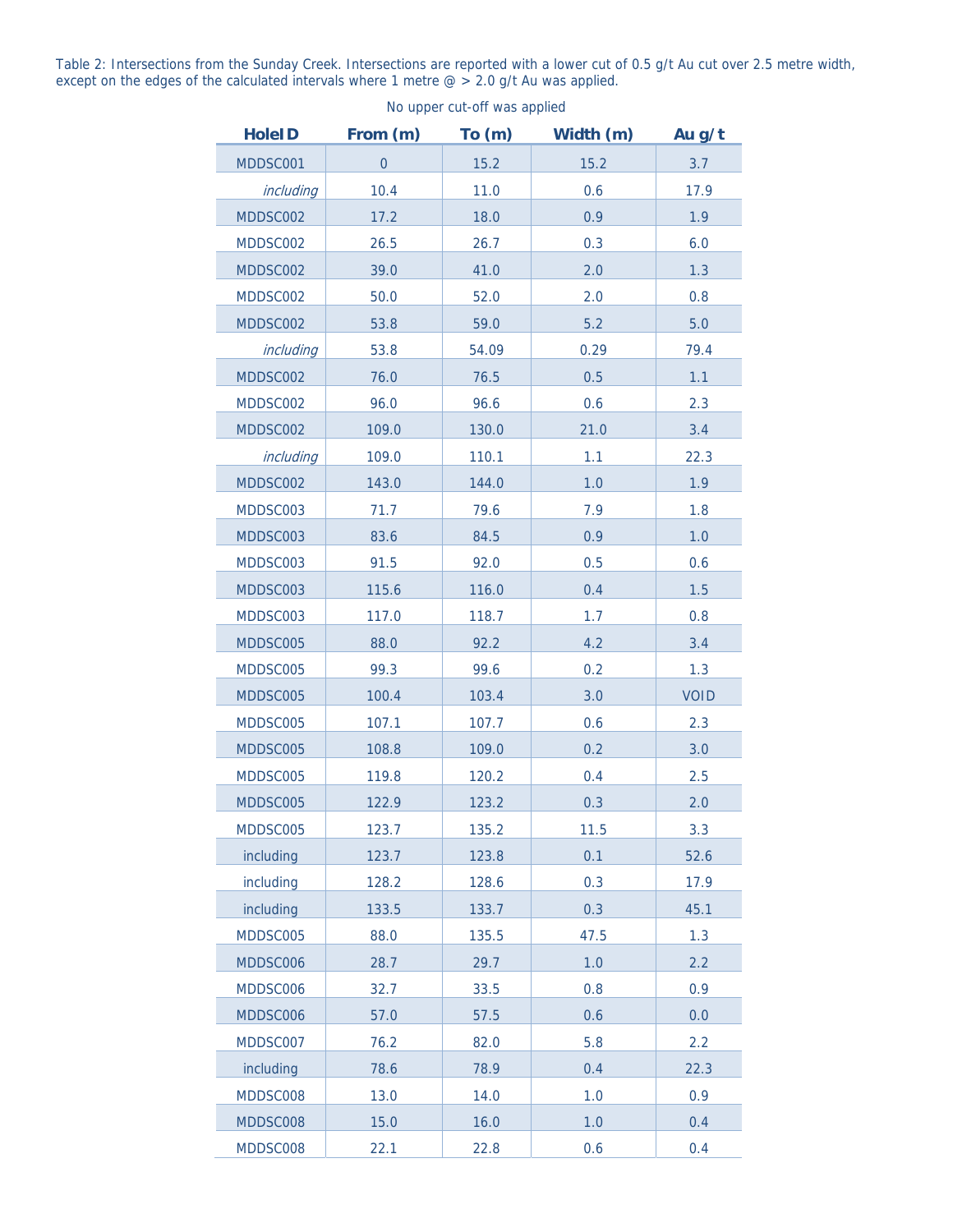| MDDSC008  | 25.7  | 26.6  | 0.9 | 1.4  |
|-----------|-------|-------|-----|------|
| MDDSC008  | 27.5  | 28.4  | 0.9 | 0.3  |
| MDDSC008  | 31.2  | 33.6  | 2.5 | 1.0  |
| MDDSC008  | 35.3  | 36.3  | 1.0 | 0.4  |
| MDDSC008  | 67.7  | 69.8  | 2.1 | 7.6  |
| including | 67.7  | 68.4  | 0.7 | 21.5 |
| MDDSC008  | 95.0  | 95.2  | 0.2 | 8.0  |
| MDDSC009  | 23.8  | 26.2  | 2.4 | 0.5  |
| MDDSC009  | 29.0  | 30.2  | 1.2 | 0.6  |
| MDDSC009  | 30.5  | 30.7  | 0.2 | 0.9  |
| MDDSC009  | 51.0  | 53.0  | 2.0 | 0.6  |
| MDDSC009  | 67.0  | 68.7  | 1.7 | 2.4  |
| MDDSC009  | 84.5  | 85.5  | 1.0 | 0.9  |
| MDDSC010  | 39.5  | 42.5  | 3.1 | 4.3  |
| including | 40.9  | 41.5  | 0.6 | 19.2 |
| MDDSC010  | 47.0  | 49.2  | 2.2 | 1.0  |
| MDDSC010  | 50.2  | 50.4  | 0.2 | 0.4  |
| MDDSC010  | 59.4  | 59.9  | 0.5 | 0.6  |
| MDDSC010  | 70.4  | 70.6  | 0.2 | 0.7  |
| MDDSC010  | 72.4  | 79.3  | 7.0 | 6.0  |
| including | 73.9  | 75.9  | 2.0 | 18.5 |
| MDDSC010  | 82.3  | 84.6  | 2.3 | 0.9  |
| MDDSC010  | 91.9  | 95.3  | 3.5 | 0.7  |
| MDDSC010  | 97.9  | 101.3 | 3.4 | 9.7  |
| including | 101.0 | 101.3 | 0.3 | 72.9 |
| MDDSC010  | 120.0 | 121.4 | 1.4 | 1.0  |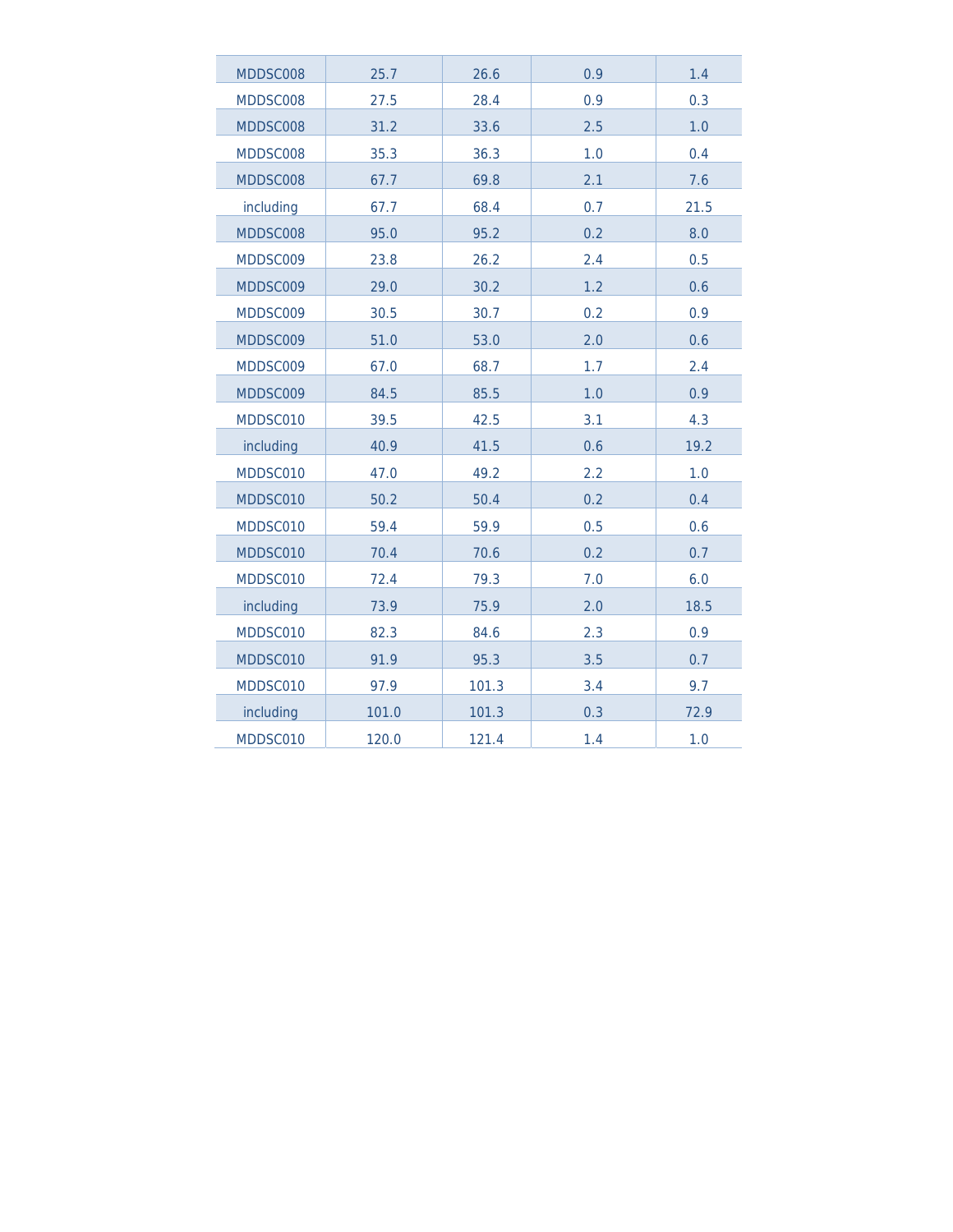| <b>HoleID</b> | From (m) | To(m) | <b>Width</b><br>(m) | Au g/t |
|---------------|----------|-------|---------------------|--------|
| MDDSC006      | 28.7     | 29.7  | $\mathbf{1}$        | 2.21   |
| MDDSC006      | 32.7     | 32.9  | 0.2                 | 1.02   |
| MDDSC006      | 32.9     | 33.5  | 0.6                 | 0.84   |
| MDDSC007      | 76.2     | 76.54 | 0.34                | 7.9    |
| MDDSC007      | 76.54    | 77.2  | 0.66                | 0.46   |
| MDDSC007      | 78.55    | 78.9  | 0.35                | 22.3   |
| MDDSC007      | 78.9     | 79.9  | 1                   | 0.54   |
| MDDSC007      | 79.9     | 80.9  | 1                   | 0.58   |
| MDDSC007      | 81.26    | 81.98 | 0.72                | 0.65   |
| MDDSC007      | 82.5     | 82.81 | 0.31                | 0.4    |
| MDDSC007      | 83.95    | 84.87 | 0.92                | 0.3    |
| MDDSC007      | 84.87    | 85.02 | 0.15                | 0.51   |
| MDDSC007      | 85.02    | 86    | 0.98                | 0.64   |
| MDDSC007      | 86.72    | 87.72 | 1                   | 0.52   |
| MDDSC007      | 87.72    | 88.72 | 1                   | 0.89   |
| MDDSC007      | 88.72    | 89.47 | 0.75                | 0.59   |
| MDDSC007      | 89.47    | 89.7  | 0.23                | 0.32   |
| MDDSC007      | 89.7     | 90.09 | 0.39                | 0.52   |
| MDDSC007      | 90.09    | 90.25 | 0.16                | 0.79   |
| MDDSC007      | 90.25    | 91.04 | 0.79                | 0.36   |
| MDDSC007      | 95.94    | 96.37 | 0.43                | 0.6    |
| MDDSC007      | 96.37    | 96.69 | 0.32                | 0.5    |
| MDDSC008      | 5.25     | 6     | 0.75                | 0.45   |
| MDDSC008      | 13       | 14    | 1                   | 0.94   |
| MDDSC008      | 15       | 16    | $\mathbf{1}$        | 0.42   |
| MDDSC008      | 22.1     | 22.75 | 0.65                | 0.35   |
| MDDSC008      | 25.7     | 26.6  | 0.9                 | 1.4    |
| MDDSC008      | 27.53    | 28.4  | 0.87                | 0.33   |
| MDDSC008      | 31.19    | 31.8  | 0.61                | 0.34   |
| MDDSC008      | 31.8     | 32.7  | 0.9                 | 1.93   |
| MDDSC008      | 32.7     | 33.64 | 0.94                | 0.52   |
| MDDSC008      | 35.28    | 36.28 | $\mathbf{1}$        | 0.36   |
| MDDSC008      | 67.19    | 67.35 | 0.16                | 0.3    |
| MDDSC008      | 67.69    | 67.89 | 0.2                 | 20.1   |
| MDDSC008      | 67.89    | 68.4  | 0.51                | 22     |
| MDDSC008      | 68.4     | 69.75 | 1.35                | 0.36   |
| MDDSC008      | 95       | 95.15 | 0.15                | $\, 8$ |
| MDDSC009      | 23.8     | 24.42 | 0.62                | 0.51   |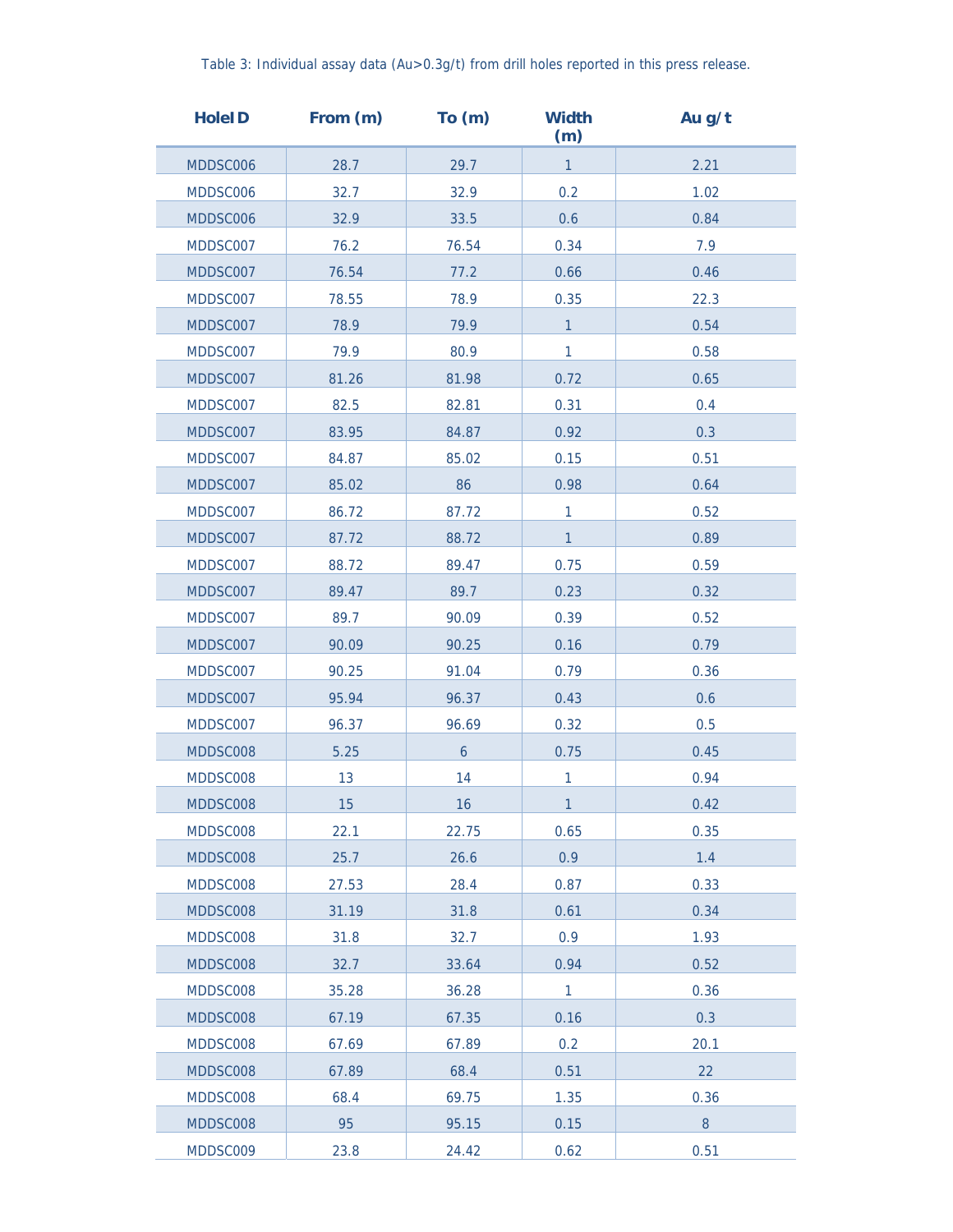| MDDSC009 | 24.42 | 25    | 0.58         | 0.44 |
|----------|-------|-------|--------------|------|
| MDDSC009 | 25    | 25.77 | 0.77         | 0.39 |
| MDDSC009 | 25.77 | 26    | 0.23         | 0.89 |
| MDDSC009 | 26    | 26.2  | 0.2          | 0.66 |
| MDDSC009 | 29    | 29.41 | 0.41         | 0.56 |
| MDDSC009 | 29.41 | 30.17 | 0.76         | 0.68 |
| MDDSC009 | 30.17 | 30.31 | 0.14         | 0.3  |
| MDDSC009 | 30.52 | 30.73 | 0.21         | 0.85 |
| MDDSC009 | 51    | 52    | 1            | 0.63 |
| MDDSC009 | 52    | 53    | 1            | 0.54 |
| MDDSC009 | 67    | 67.6  | 0.6          | 3.58 |
| MDDSC009 | 67.6  | 68.7  | 1.1          | 1.77 |
| MDDSC009 | 84.5  | 85.5  | $\mathbf{1}$ | 0.9  |
| MDDSC010 | 31.19 | 31.3  | 0.11         | 0.45 |
| MDDSC010 | 39.45 | 40.3  | 0.85         | 0.91 |
| MDDSC010 | 40.3  | 40.5  | 0.2          | 0.73 |
| MDDSC010 | 40.5  | 40.9  | 0.4          | 1.6  |
| MDDSC010 | 40.9  | 41.5  | 0.6          | 19.2 |
| MDDSC010 | 42.1  | 42.5  | 0.4          | 0.41 |
| MDDSC010 | 47.03 | 47.18 | 0.15         | 0.89 |
| MDDSC010 | 47.18 | 47.9  | 0.72         | 0.5  |
| MDDSC010 | 47.9  | 48.9  | 1            | 1.51 |
| MDDSC010 | 48.9  | 49.22 | 0.32         | 0.43 |
| MDDSC010 | 50.15 | 50.39 | 0.24         | 0.35 |
| MDDSC010 | 59.38 | 59.88 | 0.5          | 0.64 |
| MDDSC010 | 70.37 | 70.58 | 0.21         | 0.67 |
| MDDSC010 | 72.37 | 73.2  | 0.83         | 1.22 |
| MDDSC010 | 73.2  | 73.62 | 0.42         | 0.6  |
| MDDSC010 | 73.62 | 73.88 | 0.26         | 2.08 |
| MDDSC010 | 73.88 | 74.22 | 0.34         | 27.1 |
| MDDSC010 | 74.22 | 74.8  | 0.58         | 1.38 |
| MDDSC010 | 74.8  | 75.23 | 0.43         | 36.4 |
| MDDSC010 | 75.23 | 75.85 | 0.62         | 17.4 |
| MDDSC010 | 75.85 | 76.65 | 0.8          | 1.14 |
| MDDSC010 | 76.65 | 77.65 | $\mathbf{1}$ | 0.65 |
| MDDSC010 | 77.65 | 78.34 | 0.69         | 1.15 |
| MDDSC010 | 78.34 | 79.34 | $\mathbf{1}$ | 1.28 |
| MDDSC010 | 82.32 | 82.6  | 0.28         | 2.23 |
| MDDSC010 | 82.6  | 83.6  | 1            | 0.65 |
| MDDSC010 | 83.6  | 84.6  | $\mathbf{1}$ | 0.81 |
| MDDSC010 | 91.88 | 92.85 | 0.97         | 0.31 |
| MDDSC010 | 92.85 | 93.85 | $\mathbf{1}$ | 0.62 |